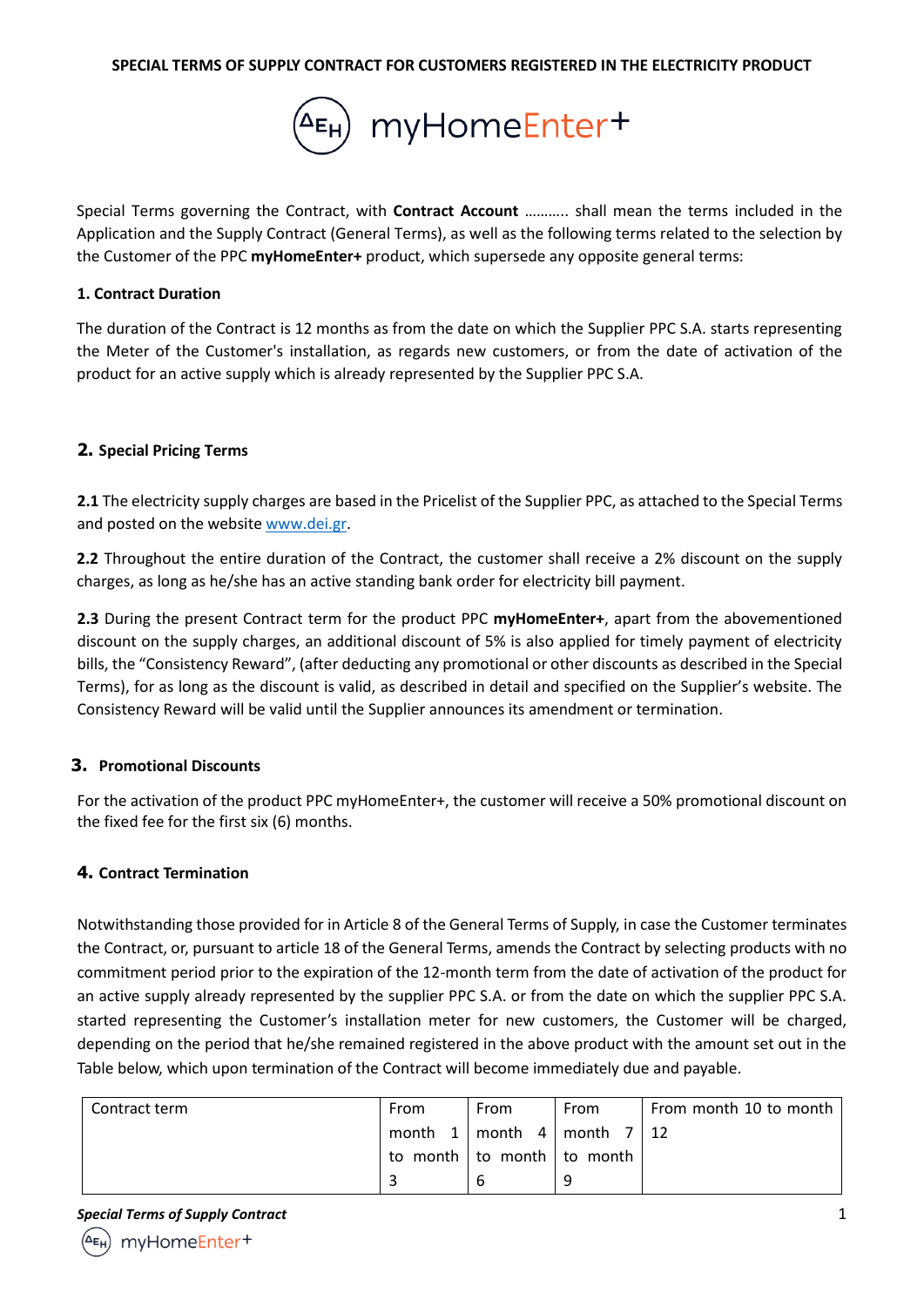|  | Amount<br>charged (in $\epsilon$ ) | Dι |  | $\sim$<br>-- |  |
|--|------------------------------------|----|--|--------------|--|
|--|------------------------------------|----|--|--------------|--|

The customer will not be charged with any of the above amount in case of Contract Termination or Conclusion of a new Contract with PPC after the expiry of the Program and during the year of renewal of the Contract, pursuant to Special Term 6.

## **5. Billed Energy**

In case the Customer selects to receive a monthly bill, billing will be carried out by the Supplier PPC S.A. for the quantities of electricity supplied to the Customer on a monthly basis, taking into account the history of customer's consumptions during the corresponding period of the previous year, so as to correspond as accurately as possible to the actual consumption and will be settled based on the quantities of electricity resulting from meter readings on a 4-month basis or on any other time basis, in accordance with those provided for in the applicable legislation. Specifically, pursuant to those mentioned above, in case of monthly bill, within a 4-month period three (3) Estimated bills and one (1) Actual bill will be issued, as long as meter readings are made available by the Distribution Network Operator.

### **6. Contract Renewal**

**6.1** After the expiry of the initial commitment period of twelve (12) months and pursuant to Article 5 of the General Terms of the Contract for Residential or Non-Residential Customers with supply capacity of up to 25 kVA, the Contract will be automatically renewed indefinitely and the applicable tariff for the product PPC **myHomeEnter+,** as published and in force each time, as well as the General and Special Terms for this product, as published and in force, shall apply, with the exception of any promotional discounts being applied. In case the product is no longer available, the basic tariff and the corresponding terms shall apply mutatis mutandis.

**6.2** The Customer will be notified of the forthcoming expiry of the Contract by means of notification in a special field of the electricity bill or via email, which will refer to the Supplier's website for more information; at the same time the Customer will be reminded of his/her right to terminate the Contract, pursuant to Article 8 of the General Terms of Supply for Residential or Non-Residential Customers with supply capacity of up to 25 kVA.

# **7. Additional Green Pass Service**

The product PPC **myHomeEnter+** includes free of charge the additional service Green Pass. Green Pass is the trade name of the Guarantees of Origin of electricity produced from Renewable Energy Sources (RES). The Additional Green Pass Service certifies by PPC S.A. that for the electricity consumed at the customer's home, an equivalent amount of electricity is produced and bound by PPC's Renewable Energy Sources (RES) plants.

### **8. Additional 24/7 Emergency Technical Assistance Services**

In the context of the product **myHome Enter+**, PPC offers additional Emergency Technical Assistance free of charge, as follows:

**8.1** PPC S.A. has concluded with the Insurance Company under the trade name "GENERALI HELLAS S.A." the **Group Insurance Policy No 12014646** for the purpose of providing emergency technical assistance at home to PPC S.A. residential customers. GENERALI HELLAS S.A. will fulfill the purpose of the above insurance policy in collaboration with a company that operates a network of technical assistance technicians under the trade name "Europ Assistance S.A. Greek Branch", having its seat at 205 Piraeus st. & Panagi Tsaldari st., Athens GR-177 18, (hereinafter called "Europ Assistance").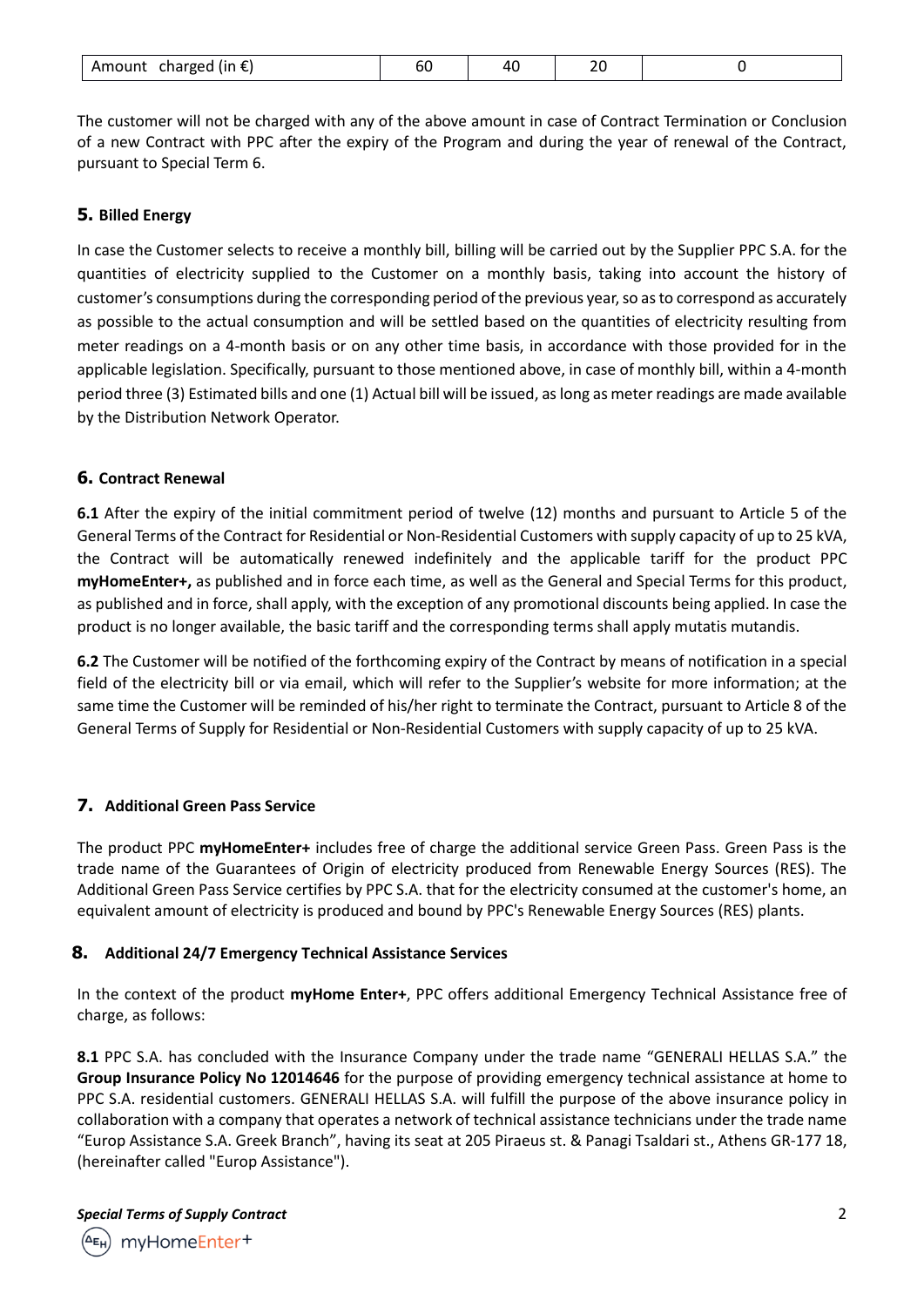**8.2** For the execution of the insurance contract, the following personal data of the customer shall be forwarded by PPC to the companies Generali and Europ Assistance in order to activate the insurance policy, namely:

Customer's Name, Contract Account, Address of property (street, number) – Postal Code – City – Region, landline and mobile phone number.

Said personal data may be used by Europ Assistance or PPC S.A. for customer satisfaction surveys.

The details of the Insured party and the address of the Insured property are those included in the present Electricity Supply Contract.

**8.3** In case of emergency requiring immediate action or rendering the insured property uninhabitable or unsafe for habitation, the customer may reach the call center at **210-3497067** 24 hours a day, 365 days a year and give his/her Name, his/her Contract Account (mentioned in the electricity bill), the precise Address of the Insured Property and a brief description of the problem. A specialized network of technicians/associates of Europ Assistance will ensure the prompt provision of emergency technical assistance services at the customer's property, after being notified. Please note that Europ Assistance shall notify the customer of the personal details of the technician that will provide emergency technical assistance. The technician must present his ID card to the customer and the customer must present the electricity bill on which the Contract Account is stated.

**8.4** The incidents covered by the policy concern the following cases:

- $\checkmark$  Fault in the electrical installations of the Insured Property
- $\checkmark$  Damage to the fixed plumbing installation of the Insured Property
- $\checkmark$  Breakage of crystals and panes of glass
- $\checkmark$  Damage to the lock of the main entrance of the Insured Property, lock not working or damaged

The provided Insurance Coverage is listed in more detail below:

The exact framework of the insurance for Emergency Technical Assistance at Home is described in detail in the Insurance Terms, Conditions, Insurance Coverage, Deductibles, Insurance Coverage Exceptions included in the **Group Insurance Policy 12014646,** which is posted on www.dei.gr on the electricity product **myHomeEnter +** page.

| <b>Coverage</b>                                                                                                            | <b>Damage to be covered</b>                                                                                                                                                                                                                                                                                                                                                                                                                                                                                                                                                           | compensated<br>What is<br>bv<br><b>Generali</b>                                                                                                                               |
|----------------------------------------------------------------------------------------------------------------------------|---------------------------------------------------------------------------------------------------------------------------------------------------------------------------------------------------------------------------------------------------------------------------------------------------------------------------------------------------------------------------------------------------------------------------------------------------------------------------------------------------------------------------------------------------------------------------------------|-------------------------------------------------------------------------------------------------------------------------------------------------------------------------------|
| Sudden or<br>unexpected damage<br>and problems to the<br>fixed plumbing<br>installation of the<br><b>Insured Property.</b> | In case of broken pipes or valves (Fixed plumbing<br>installation) at the Property.<br>Coverage includes, in each case according to the<br>special exceptions as these are described in detail<br>in the special terms of the program "Emergency<br>Technical Assistance at Home"<br>posted on<br>www.dei.gr, emergency plumbing damage<br>requiring inspection and benefits for:<br>• Repair/Change of bathtub tap<br>• Repair/Change of bath sink tap<br>• Repair/Change of kitchen sink tap<br>• Repair/Change of toilet flush,<br>• Unblocking of toilet,<br>• Unblocking of sink | Travel, labor and material cost<br>with per-occurrence limit of up<br>to one hundred (100) Euros and<br>maximum limit of two (2)<br>incidents per annual Insurance<br>Period. |